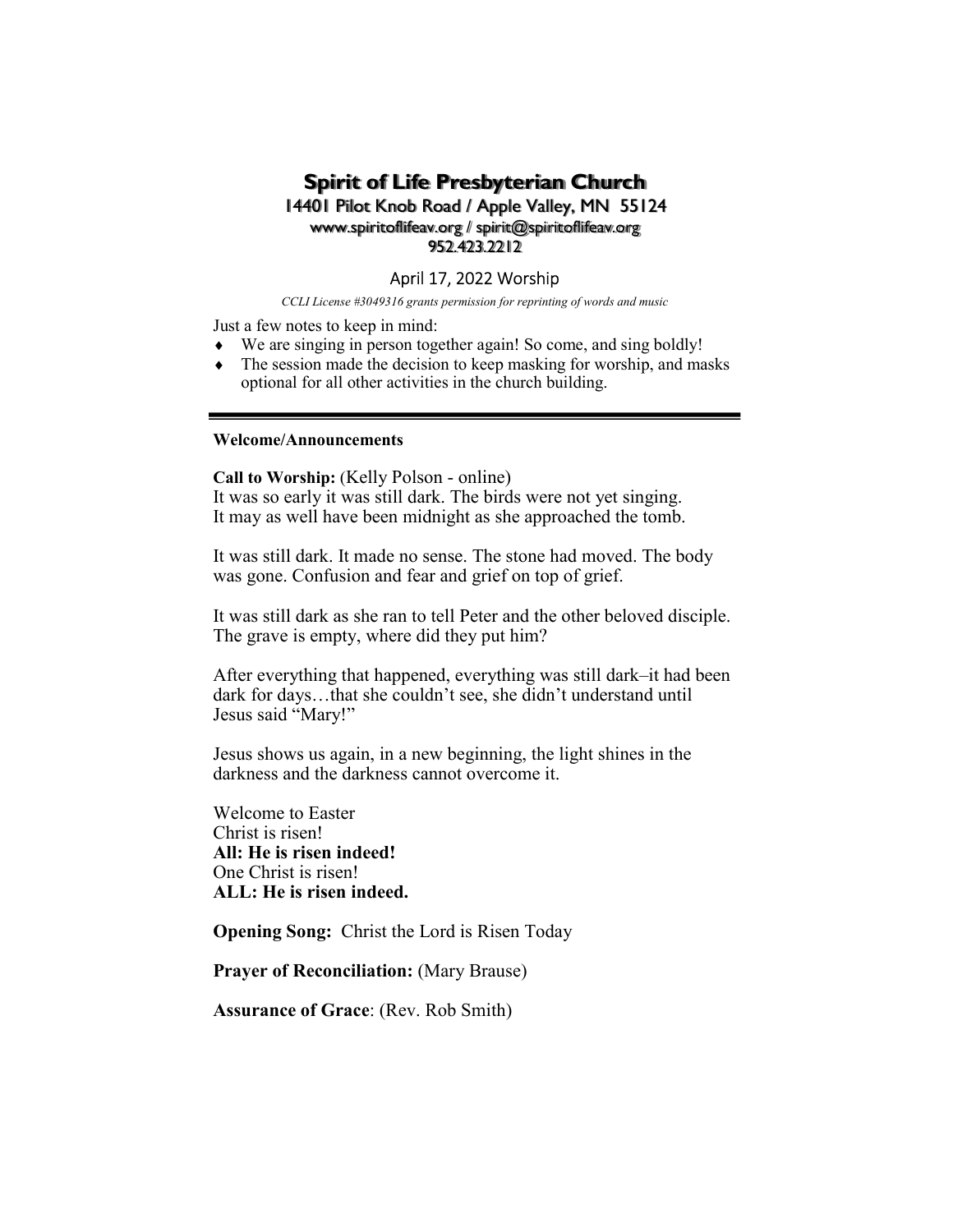Prayer of Illumination: (Oghomwen Amadasun)

Scripture: John 20: 1-18 (Mary Brause)

Children's Sermon: (Rev. Rob Smith)

Sermon: (Rev. Rob Smith)

Call To Offering (Kelly Polson)

Offertory Risen to Reign by Deborah Craig-Claar & Robert Sterling (Spirit of Life Choir)

Communion: Welcome to the Table (Rev. Rob Smith)

## Prayer of Great Thanksgiving / Prayers of the People:

All: Our Father who art in heaven, hallowed be thy name. Thy kingdom come, thy will be done, on earth as it is in heaven. Give us this day our daily bread; and forgive us our debts, as we forgive our debtors; and lead us not into temptation but deliver us from evil, for thine is the kingdom and the power and the glory, forever. Amen.

#### Holy Communion

Music During Communion: Revelation by Jennie Lee Riddle CCLI #4447960

## Communion Prayer

Closing Song: Crown Him With Many Crowns purple #268

Charge and Benediction: (Rev. Rob Smith)

## Announcements

Just in ... At the April 11, 2022 session meeting, Session made the decision to go masks optional for all activities in the church building, including worship!

Attention Members: We will have an abbreviated Congregational Meeting immediately following worship on Sunday, May 15.

### News from the Christian Education Committee: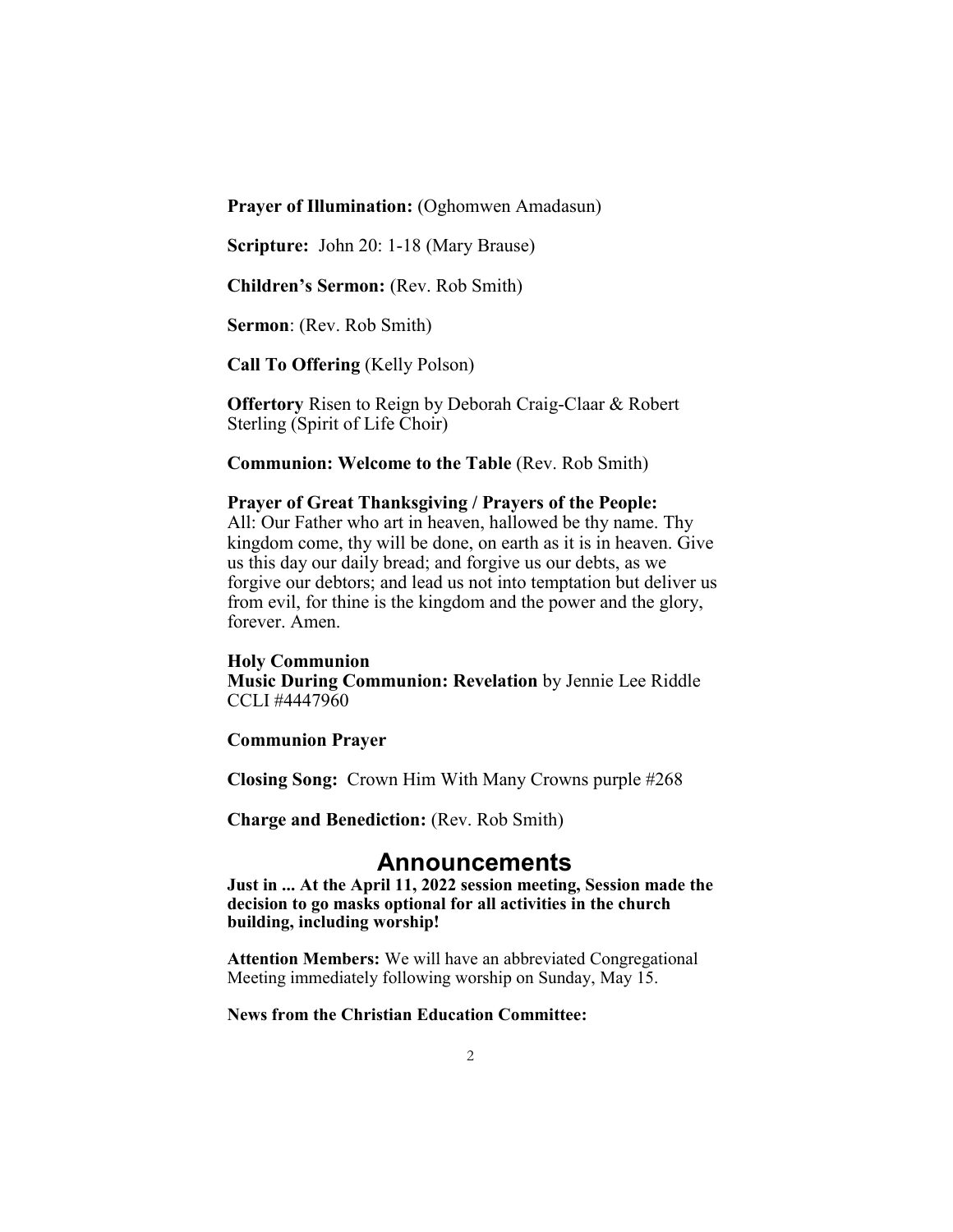Children's Sunday School classes meet 9:30 - 10:15 a.m. There will be a PreK - 2nd grade class and a 3rd-5th grade class. We will bring the children back to the sanctuary for the Children's sermon at 10:15 and then the children can sit with their parents during the rest of the service.

> Teachers: April 24 – Monique, May 1 – Ryan, May 8 (open), May  $15 -$ Karen, May  $22 -$ Ryan

"Embracing Emergence" Adult Class will resume on April 24 for the three final sessions. The class meets at 11:00 in the conference Room and is available remotely through Zoom. Note: it may be challenging for new people to join the class at this point. For more information, contact Steve Braden at revsbb91@gmail.com.

M&M meets Wednesdays meets two more Wednesdays for this season (April 20th & 27th) •4:30 to 6 pm for K-5th grade •6:30 to 7:30 pm for 6th through high school •Meal for all ages at 6 pm Join us through Zoom at Meet in the Middle Join Zoom

Meeting https://us02web.zoom.us/j/6124529465

We will be having a youth group fundraising Cabaret on May 7. See a youth group member for tickets! Silent auction donations needed include: Handmade items: craft items, knitting, crocheting, painting, photography, woodworking OR New Items: gift cards, baskets, memorabilia. Deadline for donations is 4/21/22. Auction will run online only 4/30/22 at 12pm thru 5/7/22 at 6pm. Contact Becky Brandt with donation offers or questions: the brandtfam $@g$ gmail.com or 218-779-0427.

Are you creative? Enjoy a little competition? Maybe you would enjoy participating in the T shirt design contest for the South of the River CROP Hunger Walk. Pick up an information brochure I the foyer and learn all about it.

Membership Class: Pastor Rob is leading the New Member class that meets at 11:15am on Sundays, May 1 and 8, here at the church. The class will be offered in person (but available online for those unable to attend in person). We'll be receiving the new members in worship on Sunday, May 15. Please RSVP to the church office at spirit@spiritoflifeav.org so we may be prepared for you to participate!

From Community Service: It's time for an outdoor clean-up —